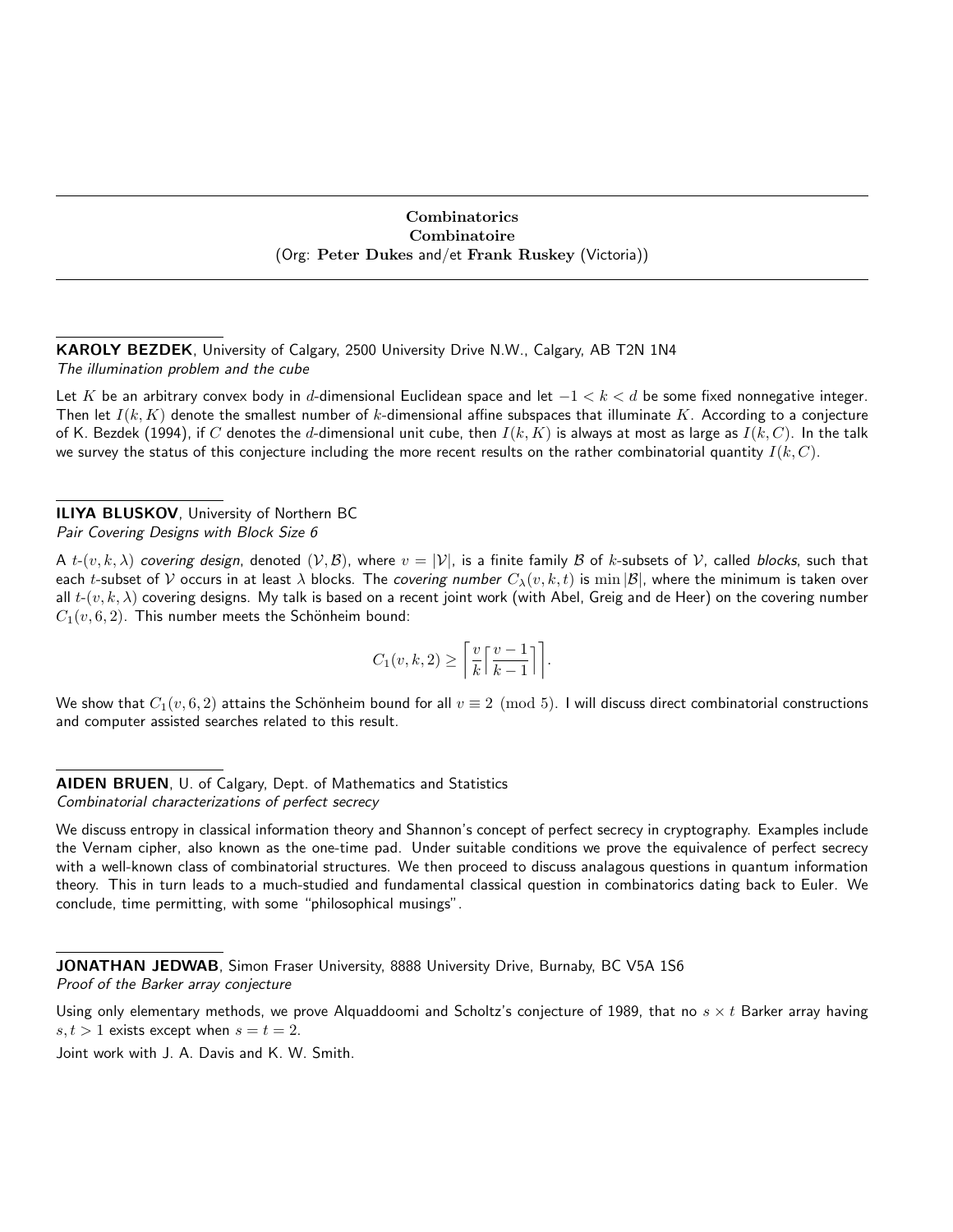# VESELIN JUNGIC, Simon Fraser University, Burnaby, BC

Ramsey Rainbow Theory

The van der Waerden theorem in Ramsey theory states that, for every k and t and sufficiently large N, every k-coloring of  $[N]$  contains a monochromatic arithmetic progression of length t. Motivated by this result, Radoičić conjectured in 2001 that every equinumerous 3-coloring of  $[3n]$  contains a 3-term rainbow arithmetic progression, *i.e.*, an arithmetic progression whose terms are colored with distinct colors. This conjecture initiated a serious results having rainbow structures as the common theme. One such result is that every 3-coloring of the set of natural numbers for which each color class has density more than  $1/6$ , contains a 3-term rainbow arithmetic progression. A similar results for colorings of  $\mathbb{Z}_n$  is true.

In this presentation an overview of the current state in research directions in the rainbow Ramsey theory will be given. I will list results, problems, and conjectures related to existence of rainbow arithmetic progressions in  $[n]$  and  $\mathbb N$ . A general perspective on other rainbow Ramsey-type problems will be given.

MARK KAYLL, University of Montana, Missoula, MT, USA A variation of chip firing

A chip-firing game on a graph  $G = (V, E)$  begins by placing a configuration  $C: V \to \mathbb{N}$  of chips on its vertices. Then single chips are added sequentially to vertices selected uniformly at random. If, after any step, a vertex  $v$  contains more chips than its threshold, i.e., if  $C(v) > \deg(v)$ , then v fires, sending one chip to each neighbor and losing one chip to the 'ether'. A firing event may trigger subsequent firings; these play out as long as possible—until the chip configuration is 'relaxed'—at which point a new vertex is seeded, and the process repeats. This talk surveys some results on this version of chip firing, a variant on one studied by Bjorner, Lovász, Shor and others in the early 1990s. A sample (perhaps surprising) result: if the relaxed configurations are viewed as states in a Markov chain, then its stationary distribution is uniform over all 'legal' configurations. This joint work with David Perkins (Houghton College, NY) forms the basis for his recent PhD thesis.

HADI KHARAGHANI, University of Lethbridge

On productive Hadamard matrices

A regular Hadamard matrix with row sum  $2h$  is called *productive* if there is a set H of matrices with row sum  $2h$  and a cyclic group  $G = \prec \sigma \succ$  where  $\sigma \colon \mathcal{H} \to \mathcal{H}$  is a bijection, such that

- 1.  $H \in \mathcal{H}$ .
- 2. For any  $H_1, H_2 \in \mathcal{H}$ ,  $(\sigma H_1)(\sigma H_2)^t = H_1 H_2^t$ ,
- 3.  $|G| = 4|h|$ ,
- 4.  $\sum_{\theta \in G} \theta H = 2 \frac{h}{|h|} J$ .

We show that for each integer  $n$  for which there is a Hadamard matrix of order  $4n$  and  $8n^2-1$  is a prime number, there is a productive regular Hadamard matrix of order  $16n^2(8n^2-1)^2$ . Applications include a new class of symmetric designs. This is a joint work with Majid Behbahani.

ESTHER LAMKEN, c/o Dept. of Math, UC Berkeley, Berkeley, CA A few more Kirkman squares with block size 3

In a series of papers, I established the existence of Kirkman squares with block size 3 for  $(\mu, \lambda) = (1, 2), (2, 4)$  and the existence of doubly near resolvable  $(v, 3, 2)$ -BIBDs with a small number of exceptions. Recently, Julian Abel, Jinhua Wang, and I have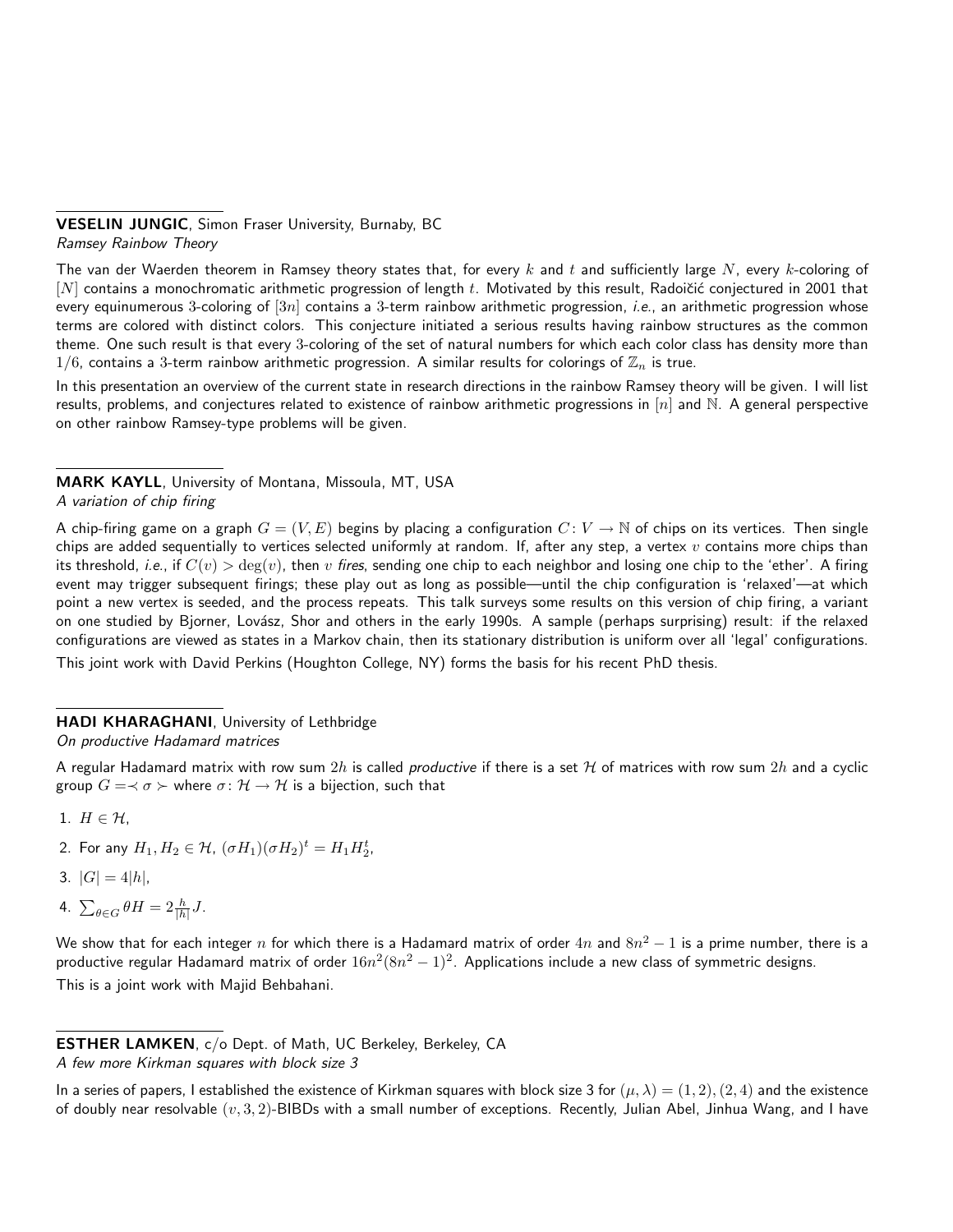constructed designs for all of the open cases. In addition, we constructed several more Kirkman squares with block size 3 and  $\mu = \lambda = 1$ . In this talk, I will describe some of our new constructions.

PIERRE LEROUX, Université du Québec à Montréal, LaCIM et Département de mathématiques Characterization and enumeration of projective-planar and toroidal  $K_{3,3}$ -subdivision-free graphs

In his 2003 Ph.D thesis at University of Manitoba, Andrei Gagarin has studied graph embeddability on the projective plane and the torus, from an algorithmic point of view, particularly when avoiding  $K_{3,3}$ -subdivision. Building on his results, we have been able to determine completely the structure of projective planar and toroidal  $K_{3,3}$ -subdivision-free graphs and to enumerate them.

Their characterization is expressed in terms of substitution of 2-pole planar networks for the edges of canonically defined non-planar graphs called projective-planar cores and toroidal cores respectively.

Their enumeration (both labelled and unlabelled) is achieved by using methods developed by T. Walsh in 1982 for edge substitutions in the context of 3-connected and homeomorphically irreducible 2-connected graphs.

This is joint work with Andrei Gagarin and Gilbert Labelle.

PETR LISONEK, Department of Mathematics, Simon Fraser University, Burnaby, BC V5A 1S6 Combinatorial families enumerated by quasi-polynomials

We say that the sequence  $(a_n)$  is quasi-polynomial in n if there exist polynomials  $P_0, \ldots, P_{s-1}$  such that  $a_n = P_i(n)$  where  $i \equiv n \pmod{s}$ . We present several families of combinatorial structures with the following properties: Each family of structures depends on two or more parameters, and the number of isomorphism types of structures is quasi-polynomial in one of the parameters whenever the values of the remaining parameters are fixed to arbitrary constants. For each family we are able to translate the problem of counting isomorphism types of structures to the problem of counting integer points in a union of parameterized rational polytopes. The quasi-polynomiality of the counting sequence then follows from Ehrhart's result about the number of integer points in the sequence of integral dilates of a given rational polytope. The families of structures to which this approach is applicable include combinatorial designs, linear and unrestricted codes, and dissections of regular polygons.

## **ERIC MENDELSOHN, University of Toronto**

When Systems Collide

We present a conjecture which is a common generalization of the Doyen–Wilson Theorem and Lindner and Rosa's intersection theorem for Steiner triple systems. Given  $u, v \equiv 1, 3 \pmod{6}$ ,  $u < v < 2u + 1$  we ask for the minimum r such that there exists a Steiner triple system  $(U,\mathcal{B}),~|U|=u$  such that some partial system  $(U,\mathcal{B}\setminus\mathbf{0})$  can be completed to a STS $(v),~(V,\mathcal{B}'),$ where  $|\mathbf{d}| = r$ . In other words, in order to "quasi-embed" an STS(u) into an STS(v), we must remove r blocks from the small system, and this r is the least such with this property. One can also view the quantity  $u(u-1)/6-r$  as the maximum intersection of an STS(u) and an STS(v) with  $u < v$ . We conjecture that the necessary minimum  $r = (v - u)(2u + 1 - v)/6$ can be achieved, except when  $u = 6t + 1$  and  $v = 6t + 3$ , in which case it is  $r = 3t$  for  $t \neq 2$ , or  $r = 7$  when  $t = 2$ . Using small examples and recursion, we solve the cases  $v - u = 2$  and 4, asymptotically solve the cases  $v - u = 6, 8, 10$ , and further show for given  $v - u > 2$  that an asymptotic solution exists if solutions exist for a run of consecutive values of u (whose required length is no more than  $v-u$ ). Some results are obtained for  $v$  close to  $2u+1$  as well. The cases where  $v\approx 3u/2$ seem to be the hardest. For intersections sizes between 0 and this maximum we generalize Lindner and Rosa's intersection problem—"determine the possible numbers of blocks common to two Steiner triple systems  $STS(u)$ ,  $(U,\mathcal{B})$ ,  $U = V''$  to the cases  $\mathsf{STS}(v)$ ,  $(V,\mathcal{B}')$ , with  $U\subseteq V$  and solve it completely for  $v-u=2,4$  and for  $v\geq 2u-3.$ 

Joint work with P. Dukes.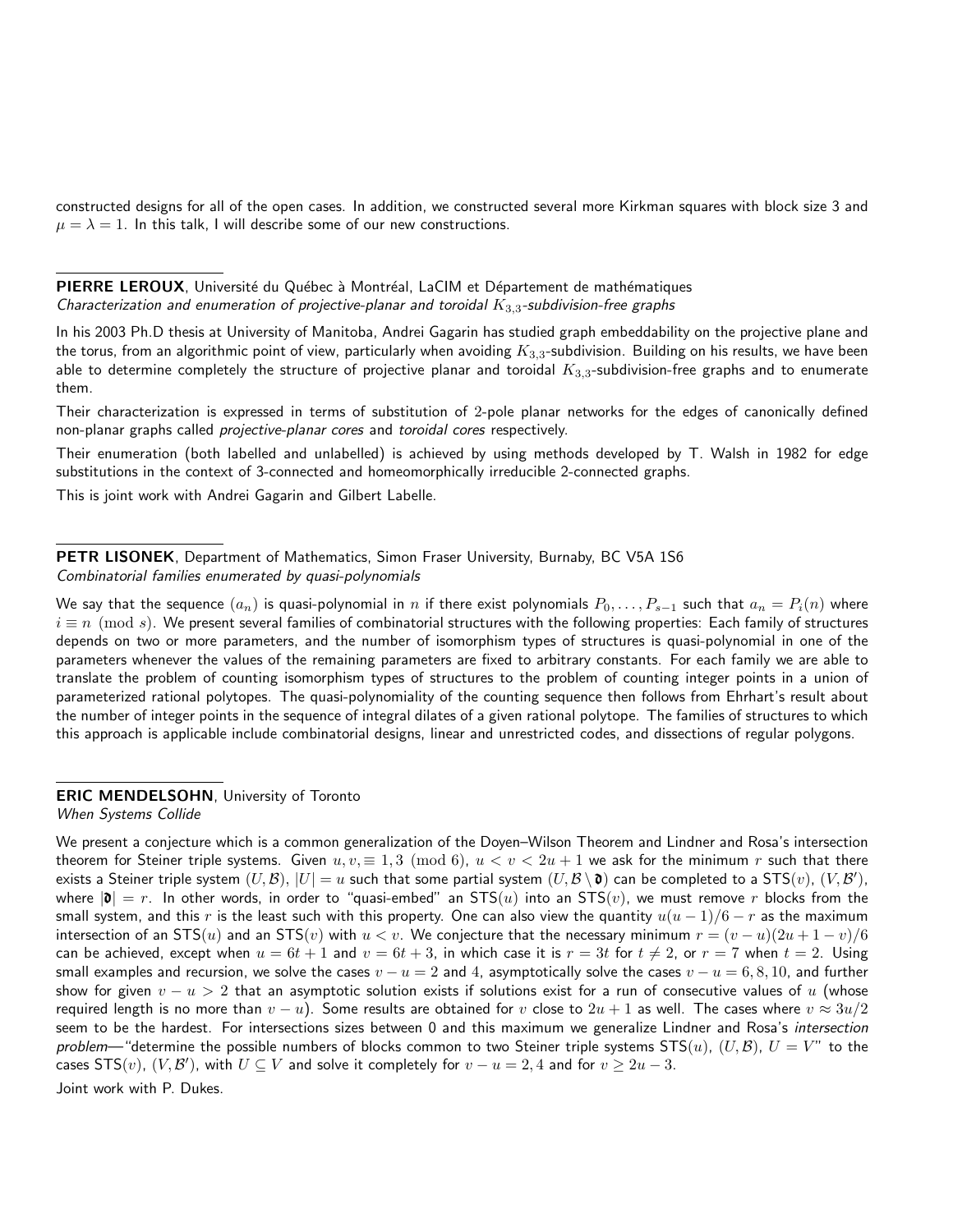## MARNI MISHNA, Simon Fraser University, 8888 University Drive, Burnaby, BC Walks in the quarter plane

We consider two-dimensional lattice walks, with a fixed set of step directions, restricted to the first quadrant. These walks are well studied, both in a general context of probabilistic models, and specifically as particular case studies for particular cases of direction sets. The goal here is to examine two series associated to these walks: a simple length generating function, and a complete generating function which encodes endpoints of walks, and to determine combinatorial criteria which decide when these series are algebraic, D-finite, or none of the above. We shall present an (almost) complete classification of all nearest neighbour walks where the set of directions is of cardinality three, and discuss how this leads to a natural, well supported, conjecture for the classification of nearest walks with any direction set.

Work in progress with M. Bousquet-Melou.

DANIEL PANARIO, School of Mathematics and Statistics, Carleton University, 1125 Colonel By Drive, Ottawa, ON K1S 5B6

Asymptotics of largest and smallest components in combinatorial structures

We study the extremal size of components in decomposable combinatorial structures. We have in mind combinatorial objects such as permutations that decompose into cycles, graphs into connected components, polynomials over finite fields into irreducible factors and so on. The probability that the size of the smallest components of combinatorial objects of size  $n$ be at least m is explained by the Buchstab function, as shown by Panario and Richmond (2001) using the Flajolet–Odlyzko singularity analysis method. In this talk, we adapt Buchstab's recursive arguments for integers to combinatorial objects. We study the probability of connectedness for structures of size  $n$  when all components have size at least  $m$ . In the border between almost certain connectedness and almost certain disconnectedness, we encounter a generalized Buchstab function.

For largest components, using singularity analysis, Gourdon (1996) has studied the probability that structures of size  $n$  have all components of size at most  $m$ . We also give a recursive argument for the probability of connectedness for structures of size  $n$  when all components have size at most  $m$ . In this case, our results are given in terms of a generalized Dickman function. The Dickman function appears when studying the largest prime factor of a random integer between 1 and  $n$ .

We apply these results to several combinatorial structures such as permutations, polynomials over finite fields, labelled 2-regular graphs, functional digraphs, trees (unrooted and rooted case), labelled and unlabelled graphs, Achiral trees, and k-point labelled stars.

Based on joint works with: Ed Bender, Atefeh Mashatan and Bruce Richmond (JCTA 2004) and Mohamed Omar, Bruce Richmond and Jacki Whitely (to appear in Algorithmica).

## ANDREW RECHNITZER, University of Melbourne

Disproving things is easier when you know they are false—experimenting with two conjectures on pattern-avoiding permutations

Perhaps the most important mathematical idea that I have learnt was that "It is always easier to prove something when you know it is true."

I have used this idea a great deal in my work; computer-aided number crunching has been a crucial part of many of my results.

Recently I was introduced the problem of counting pattern-avoiding permutations, which arises in different contexts in computer science and algebra. In the last decade or so it has been subject to a great deal of work and a number of conjectures have been made. Some of these have recently been proved, but much work remains to be done.

In this talk I will give a quick discussion of pattern-avoiding permutations before focussing on some of the experimental work I have done which led me to realise (but not prove) that two open conjectures were false. Thankfully it is easier to disprove